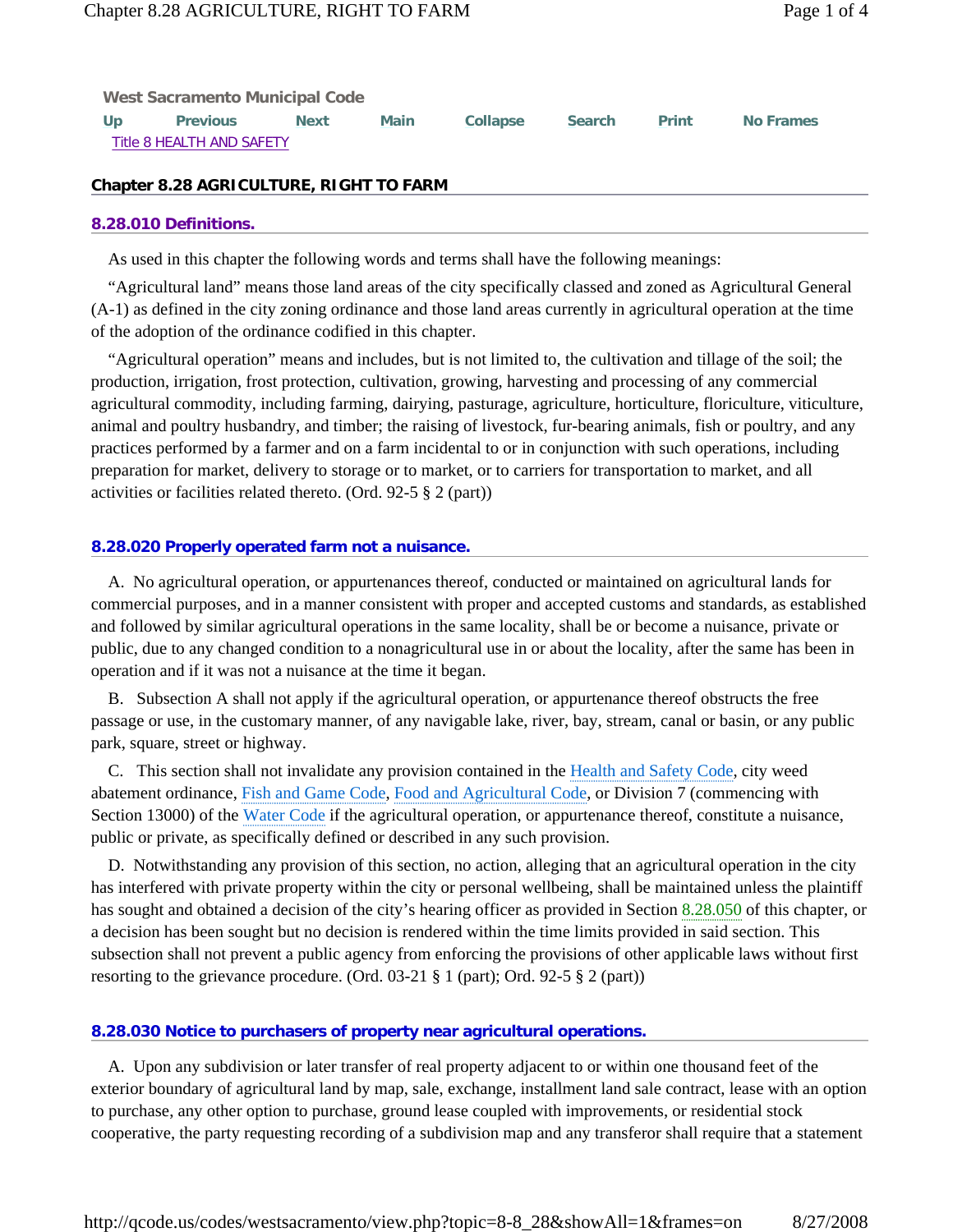of the form described in subsection B be recorded with the map or be signed by the purchaser or lessee and recorded with the county recorder in conjunction with the deed or lease conveying the interest in real property.

B. The disclosure required by subsection A shall be made in a form substantially similar to the following:

# **Real Estate Transfer Disclosure Statement**

 This disclosure statement concerns the real property located in the City of West Sacramento, State of California, described as \_\_\_\_\_\_\_\_\_\_. This statement is a disclosure of the condition of the above described property in compliance with Section 8.28.030 of the West Sacramento Municipal Code. it is not a warranty of any kind by the seller(s) or any agent(s) representing any principal(s) in this transaction, and is not a substitute for any inspection or warranties the principal(s) may wish to obtain.

I. Seller's Information

 The seller discloses the following information with the knowledge that even though it is not a warranty, prospective buyers may rely upon this information in deciding whether and on what terms to purchase the subject property. Seller hereby authorizes any agent(s) representing any principal(s) in this transaction to provide a copy of this statement to any person or entity in connection with any actual or anticipated sale of the property.

 The following are representations made by the seller as required by the City of West Sacramento and are not the representations of the agent(s), if any. This information is a disclosure and is not intended to be part of any contract between the buyer and seller.

 The City of West Sacramento supports operation of properly conducted agricultural operations within the City. If your property is adjacent to or near property used for agricultural operations, or on agricultural lands, you may be subject to inconveniences or discomforts arising from such operations, including but not limited to noise, odors, fumes, smoke, dust, the operation of machinery of any kind during any 24-hour period (including aircraft), the storage and disposal of manure, and the ground or aerial application of fertilizers, soil amendments, herbicides and pesticides. The City has determined that the use of real property for agricultural operations shall be protected in accordance with the General Plan and will not consider to be a nuisance those inconveniences or discomforts arising from such agricultural operations, if such operations are consistent with accepted customs and standards. The City has established a grievance process to assist in the resolution of any disputes which might arise between residents and farmers in the City regarding agricultural operations.

 Seller certifies that the information herein is true and correct to the best of Seller's knowledge as of the date by the Seller.

| Seller |  |
|--------|--|
| Date   |  |
| Seller |  |
| Date   |  |

 II. Buyer(S) And Seller(S) May Wish To Obtain Professional Advice And/Or Inspections Of The Property

I/we acknowledge receipt of a copy of this statement.

| Seller |  |
|--------|--|
| Date   |  |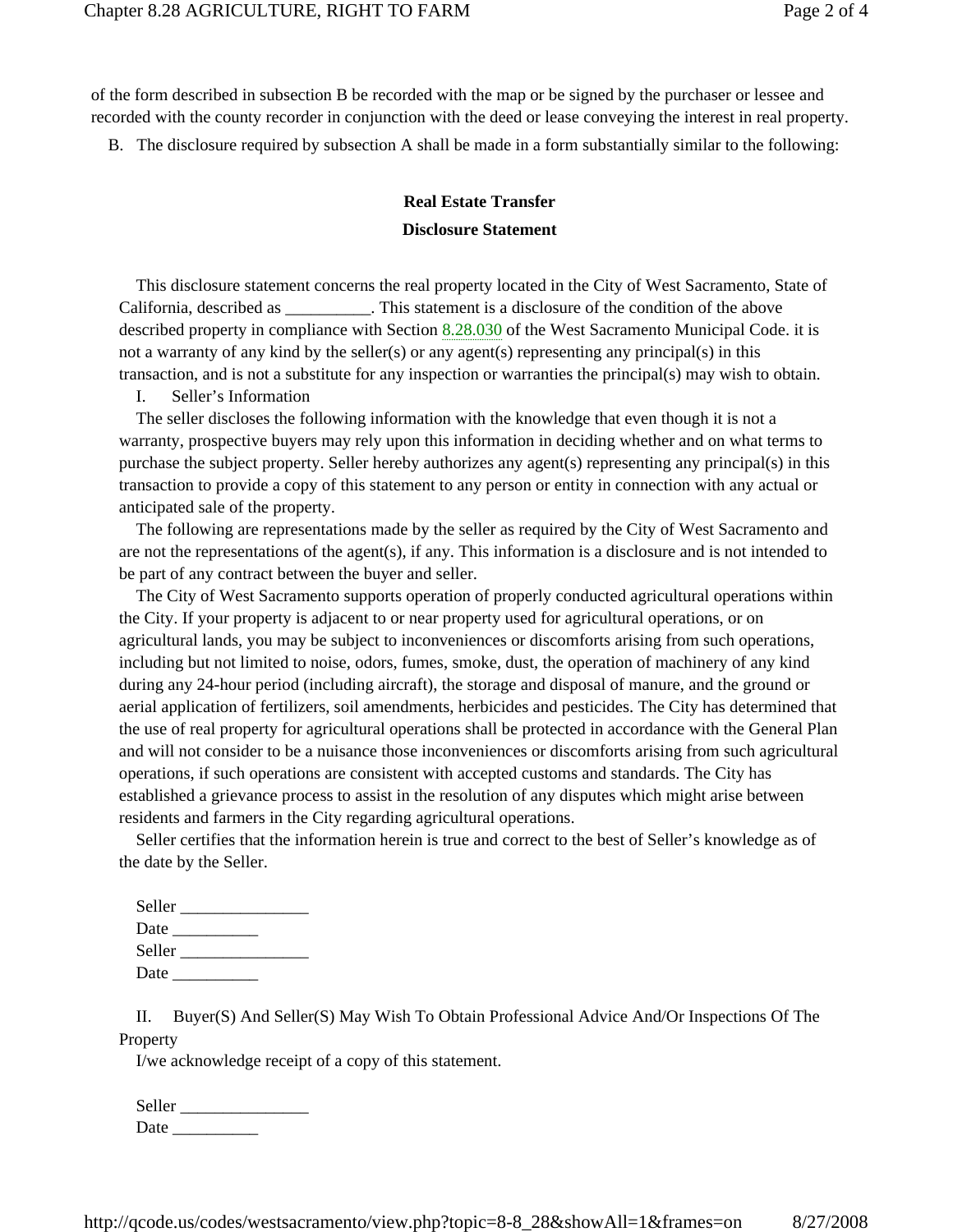Seller Date \_\_\_\_\_\_\_\_\_\_ Buyer \_\_\_\_\_\_\_\_\_\_\_\_\_\_\_ Date \_\_\_\_\_\_\_\_\_\_ Buyer \_\_\_\_\_\_\_\_\_\_\_\_\_\_\_ Date  $\Box$  Agent (Broker Representing Seller):  $\overline{\phantom{a}}$   $\overline{\phantom{a}}$   $\overline{\phantom{a}}$   $\overline{\phantom{a}}$   $\overline{\phantom{a}}$   $\overline{\phantom{a}}$   $\overline{\phantom{a}}$   $\overline{\phantom{a}}$   $\overline{\phantom{a}}$   $\overline{\phantom{a}}$   $\overline{\phantom{a}}$   $\overline{\phantom{a}}$   $\overline{\phantom{a}}$   $\overline{\phantom{a}}$   $\overline{\phantom{a}}$   $\overline{\phantom{a}}$   $\overline{\phantom{a}}$   $\overline{\phantom{a}}$   $\overline{\$  $By$  (Broker) (Signature) Date  $\_\_$ Agent (Broker Obtaining Offer):

 $\overline{\phantom{a}}$   $\overline{\phantom{a}}$   $\overline{\phantom{a}}$   $\overline{\phantom{a}}$   $\overline{\phantom{a}}$   $\overline{\phantom{a}}$   $\overline{\phantom{a}}$   $\overline{\phantom{a}}$   $\overline{\phantom{a}}$   $\overline{\phantom{a}}$   $\overline{\phantom{a}}$   $\overline{\phantom{a}}$   $\overline{\phantom{a}}$   $\overline{\phantom{a}}$   $\overline{\phantom{a}}$   $\overline{\phantom{a}}$   $\overline{\phantom{a}}$   $\overline{\phantom{a}}$   $\overline{\$  $By$  (Broker) (Signature) Date \_\_\_\_\_\_\_\_\_\_

 A real estate broker is qualified to advise on real estate. If you desire legal advice, consult your attorney.

(Ord. 92-5 2 (part))

#### **8.28.040 Refusal to sign disclosure statement.**

 If a buyer refuses to sign the disclosure statement set forth in Section 8.28.030, the transferor may comply with the requirements of this chapter by delivery of the statement to the buyer as provided in Section 8.28.030 and affixing and signing the following declaration to the statement prior to recording it:

#### **Real Estate Transfer**

#### **Declaration—Refusal To Sign**

 I, \_\_\_\_\_\_\_\_\_\_ (transferor's name), have delivered a copy of the foregoing disclosure statement as required by law to \_\_\_\_\_\_\_\_\_\_ (buyer's name), who has refused to sign. I declare the foregoing to be true. Date:  $\_\_$  Signature: \_\_\_\_\_\_\_\_\_\_\_\_\_\_\_ Print Name: \_\_\_\_\_\_\_\_\_\_\_\_\_\_\_

(Ord. 92-5 2 (part))

#### **8.28.050 Resolution of disputes.**

 A. Should any controversy arise regarding any inconvenience or discomfort occasioned by agricultural operations which cannot be settled by direct negotiation of the parties involved, the parties shall submit the controversy to the city's hearing officer as set forth in subsection B in an attempt to resolve the matter prior to the filing of any court action.

http://qcode.us/codes/westsacramento/view.php?topic=8-8\_28&showAll=1&frames=on 8/27/2008